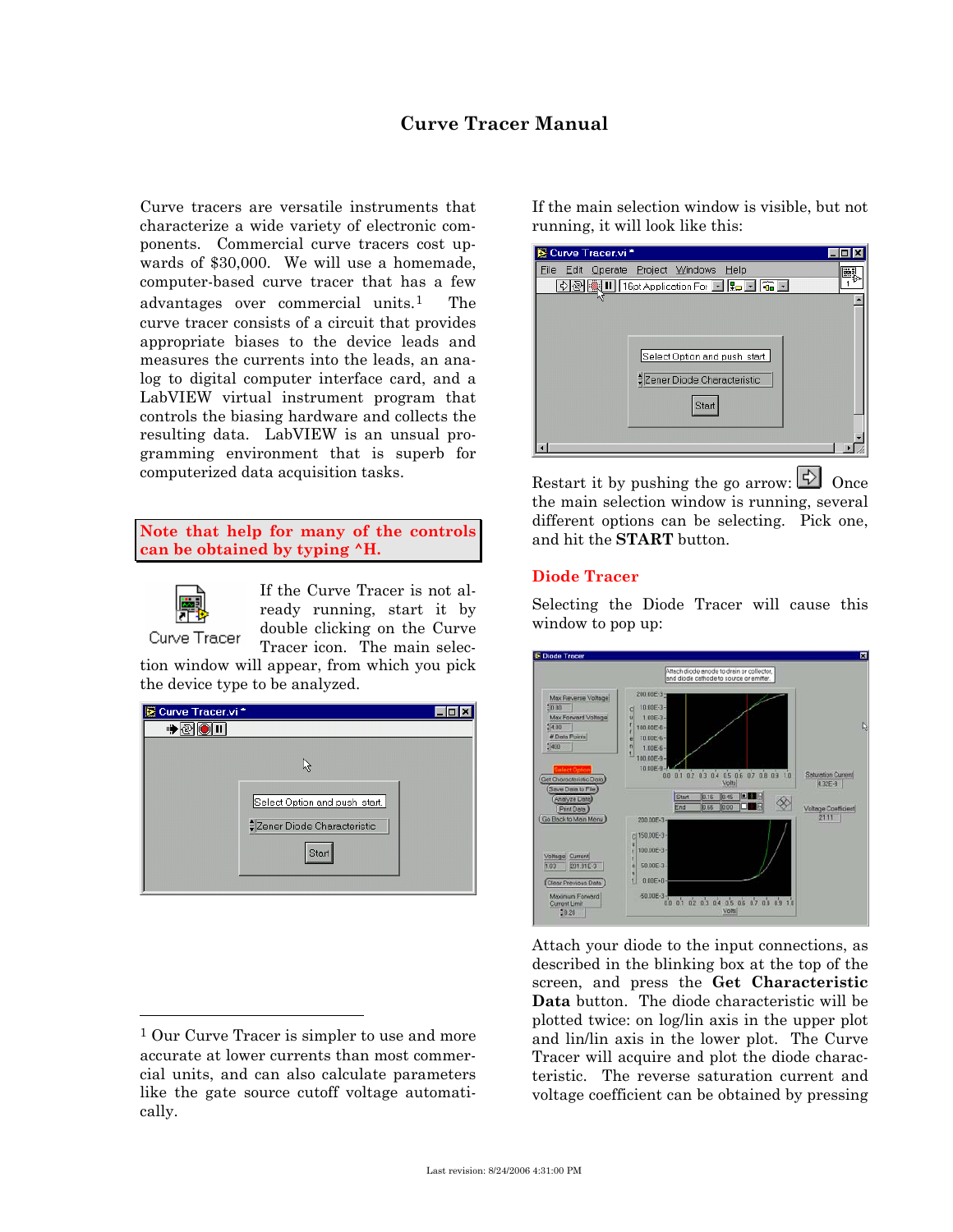the **Analyze Data** button. The data can also be saved to a file and printed by pressing the appropriate buttons.

Toggling the **Clear Previous Data** button to **Keep Previous Data** will overlay additional characteristic traces over the initial trace. This option can be used to compare the curves for different devices.

## **Zener Diode Tracer**

The Zener Diode Tracer scans from the



voltage zener voltage to approximately 0.5V. The controls are similar to those used by the Diode Tracer, but no analysis options are available.

### **JFET Transfer Tracer**

The JFET Transfer Tracer determines a JFET's transfer characteristic by locating the



Gate Source Cutoff Voltage  $V_{\rm GS}$ , and scaning the gate voltage from  $V_{\text{GS}}$  to ground, while keeping the drain source voltage fixed at the value set by the **Drain Source Voltage** control. The **Analyze Data** option will find the best fit parabola to the data and will also determine the transconductance and the source

resistance. The power limiting options allow the average power to be limited to the specified values. The remaining controls are similar to those used by the Diode Tracer.

Most JFET leads are too short to be directly connected to the Tracer banana inputs. The transistor input block provides a convenient way to insert the JFETs. The bottom of the block has three banana plugs which plug into the Tracer, and the top has two different size sockets.



Use either socket, inserting the JFET source into the E (emitter) input, the gate into the B (base) input, and the drain into the C (collector) input.

The JFETs may dissipate a significant

amount of power on certain scans, and heat up enough to change the characteristic curves. Use a heat sink to limit the



JFETs' temperature rise. The fins on the heat sink increase the surface area in contact with the air, increasing the thermal conductivity between the JFET and the air, thereby in-

creasing the cooling. Mount the heat sink onto the JFET by pushing the case of the JFET into the hole in the center of the heat sink.